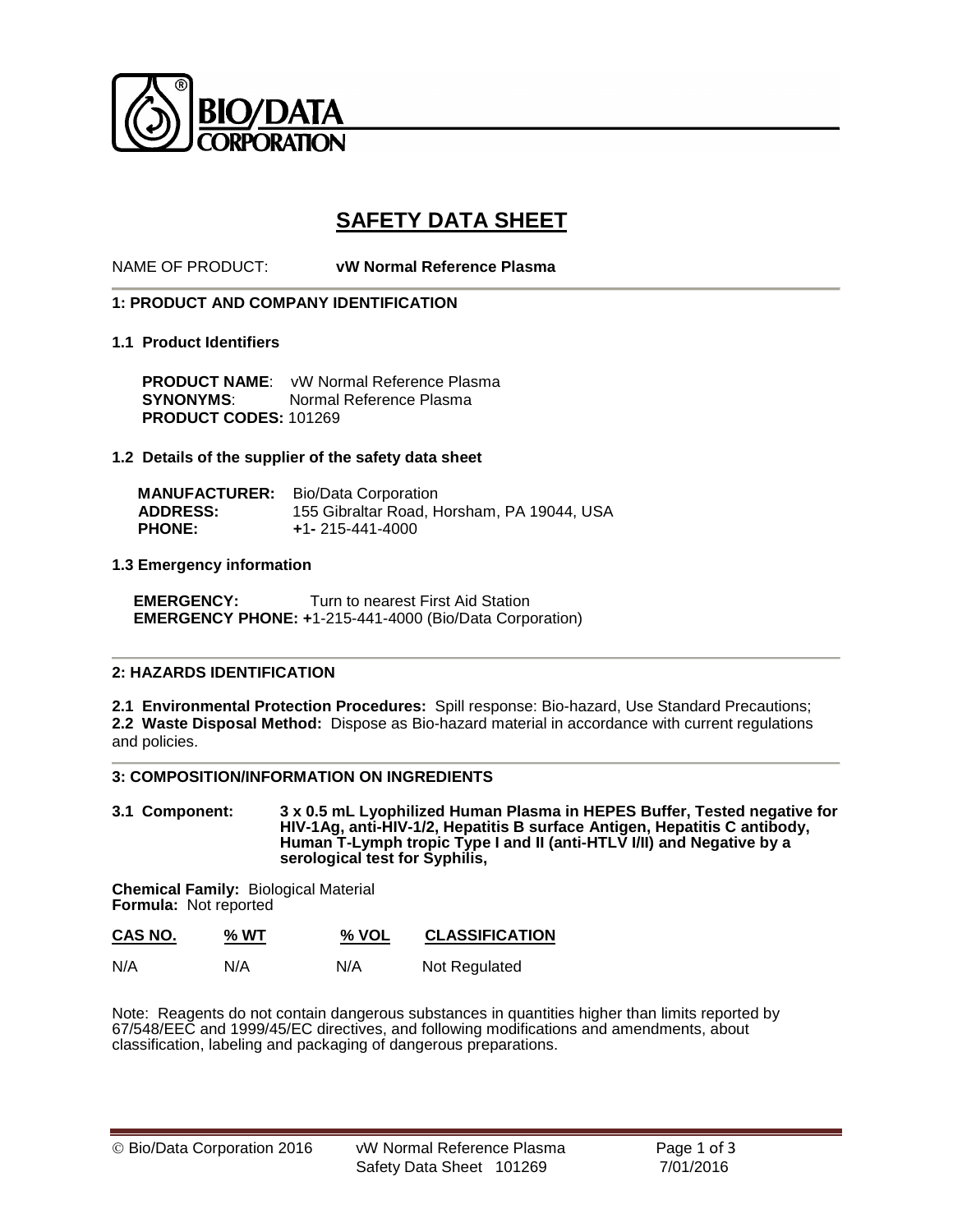## **4: FIRST AID MEASURES**

- **4.1 Eye contact**: flush eyes with water
- **4.2 Skin contact**: wash off with water
- **4.3 Ingestion**: seek medical advice
- **4.4 Direction for physician**: symptomatic treatment by a physician

## **5: FIRE-FIGHTING MEASURES**

N/A

# **6: ACCIDENTAL RELEASE MEASURES**

**6.1 After spillage**: Bio-hazard, Use Standard Precautions, disinfect area

**6.2 Absorbent material**: no restriction

**6.3 Special measures**: Dispose as Bio-hazard material in accordance with current regulations and policies.

# **7: HANDLING AND STORAGE**

**7.1** Follow instructions on product insert and GLP. This product must be handled with the usual care for diagnostic reagents.

#### **8: EXPOSURE CONTROLS/PERSONAL PROTECTION**

- **8.1 Respiratory protection**: none
- **8.2 Eye protection**: use protective glasses
- **8.3 Hand protection**: disposable gloves

# **9: PHYSICAL AND CHEMICAL PROPERTIES**

#### **9.1 Information on basic physical and chemical properties**

| APPEARANCE                  | Lyophilized powder |
|-----------------------------|--------------------|
| COLOR                       | Buff to Tan        |
| ODOR                        | None               |
| рH                          | $-7.4$             |
| <b>BOILING POINT</b>        | N/A                |
| <b>MELTING POINT</b>        | N/A                |
| <b>IGNITION TEMPERATURE</b> | N/A                |
| <b>FLASH POINT</b>          | Non-flammable      |
| <b>EXPLOSION LIMIT</b>      | N/A                |
| <b>VAPOR TENSION</b>        | N/A                |
| <b>DENSITY</b>              | N/A                |
| <b>VAPOR PRESSURE</b>       | N/A                |
| SOLUBILITY IN WATER         | N/A                |
|                             |                    |

## **10: STABILITY AND REACTIVITY**